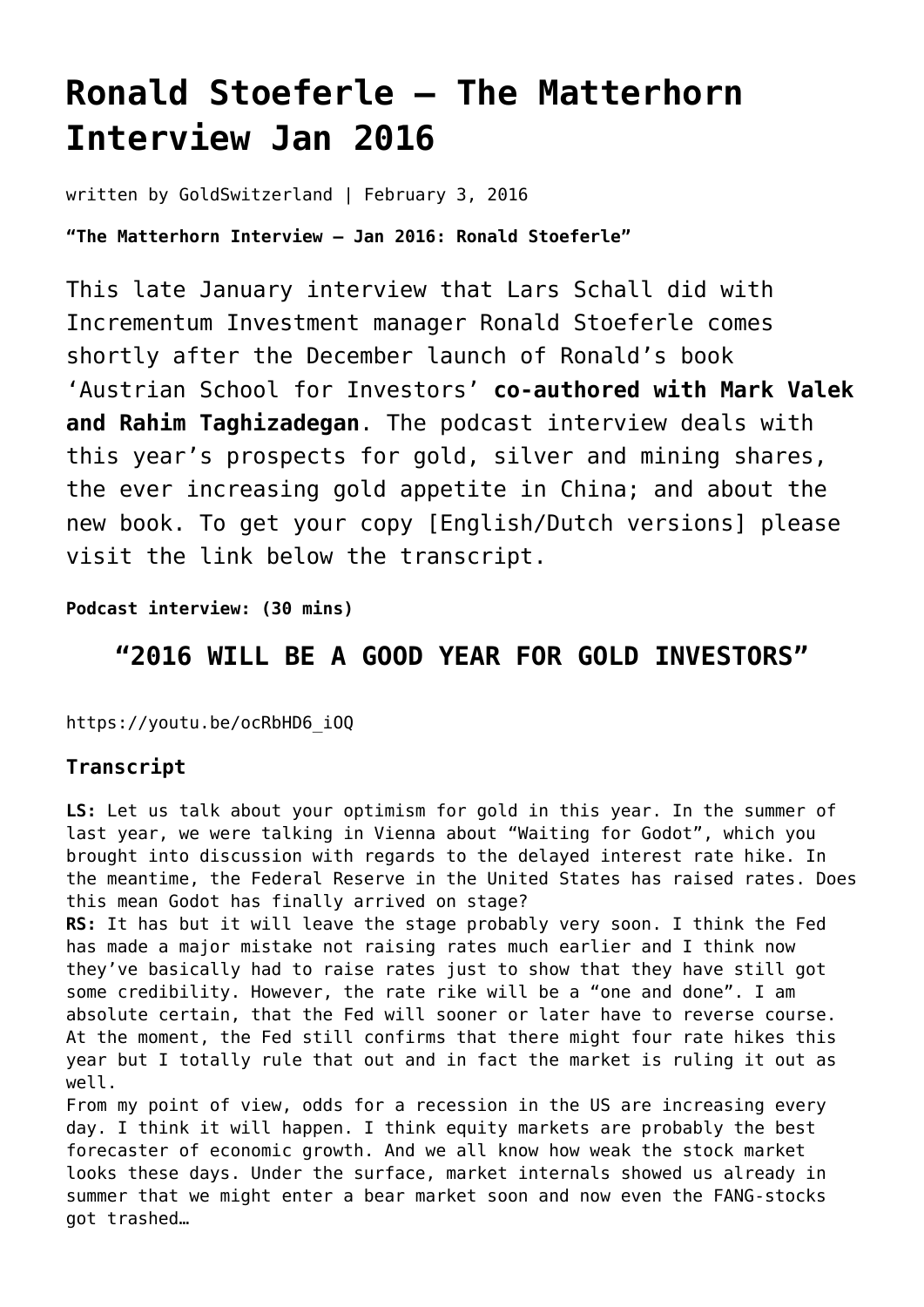Moreover, most economic data came in much weaker than expected and therefore a US recession in 2016 is highly likely. Now we all know what central banks do when a recession comes; they're printing money,. They will embark another round of QE and I also do not rule out negative rates in the US. In fact, Kenneth Rogoff, the star economist from Harvard, just mentioned in a Bloomberg interview in Davos that the Fed should consider negative rates, and therefore I think it's going to be a very, very interesting year for gold investors and for macro investors in general.

**LS:** Yeah, and if the Federal Reserve has indeed to back pedal, what effect would this have on gold? **RS:** I think gold is already kind of pricing that in, as it held up very well recently. Everybody was scared of this rate hike in the US, so everybody thought that gold would get slaughtered after the rate hike but it was a classical 'buy the rumor, sell the fact'.

### **LS:** Mhm.

**RS:** Also, from a technical perspective, gold looks very, very positive. I think that the pessimism regarding gold, having a look at the consensus data is already dead negative. There are probably more grizzly bears in Austria than gold bulls on earth.

Having a look at the positioning based on a commitment of traders' report, it looks very encouraging, and moreover I always said that stock markets are more or less the opportunity costs for gold, so as long as stock markets are reeling, gold has got a tough time. Gold performs really well when equity markets are struggling. That's exactly what we're seeing and as soon as the market price is in perhaps negative rates in the US or a fourth round of quantitative easing, I think that gold will then really pick up momentum. Yeah, therefore I think it's going to be a good year for gold investors at least.

**LS:** Would you say it is important to have a calm gold price, a not too volatile gold price in particular to the upside in order to keep interest rates low?

**RS:** Yeah. I mean, we have already talked about manipulation and intervention of gold prices quite a lot, Lars, as you know, and I think of course there are interventions happening in gold but there's massive interventions happening in every market these days, so we are far away from a free market.

**LS:** Yes, but it started, I think, with the gold market.

**RS:** Yes, of course, because Gold – still – is in the center of our monetary and financial system! Gold is the thermometer of currencies and therefore of course central banks do not want a rapidly rising gold price. I think that we have seen in the last one or two years that gold did very well in many currencies, actually in Euro terms, gold was up, I think, 12% in 2014, it was flat in 2015. Gold is on a new all-time high in South African Rand. It's developing really nicely in basically every emerging market currency. It's doing very well in Canadian Dollar and Australian Dollar but not in US Dollar terms. So, we have to ask ourselves, what's the basis for the strength in the US Dollar, and I think that the narrative is that everybody expects the Feds to continue raising rates. Everybody thinks that economic numbers in the US are better than the rest of the world and I highly doubt that. I think the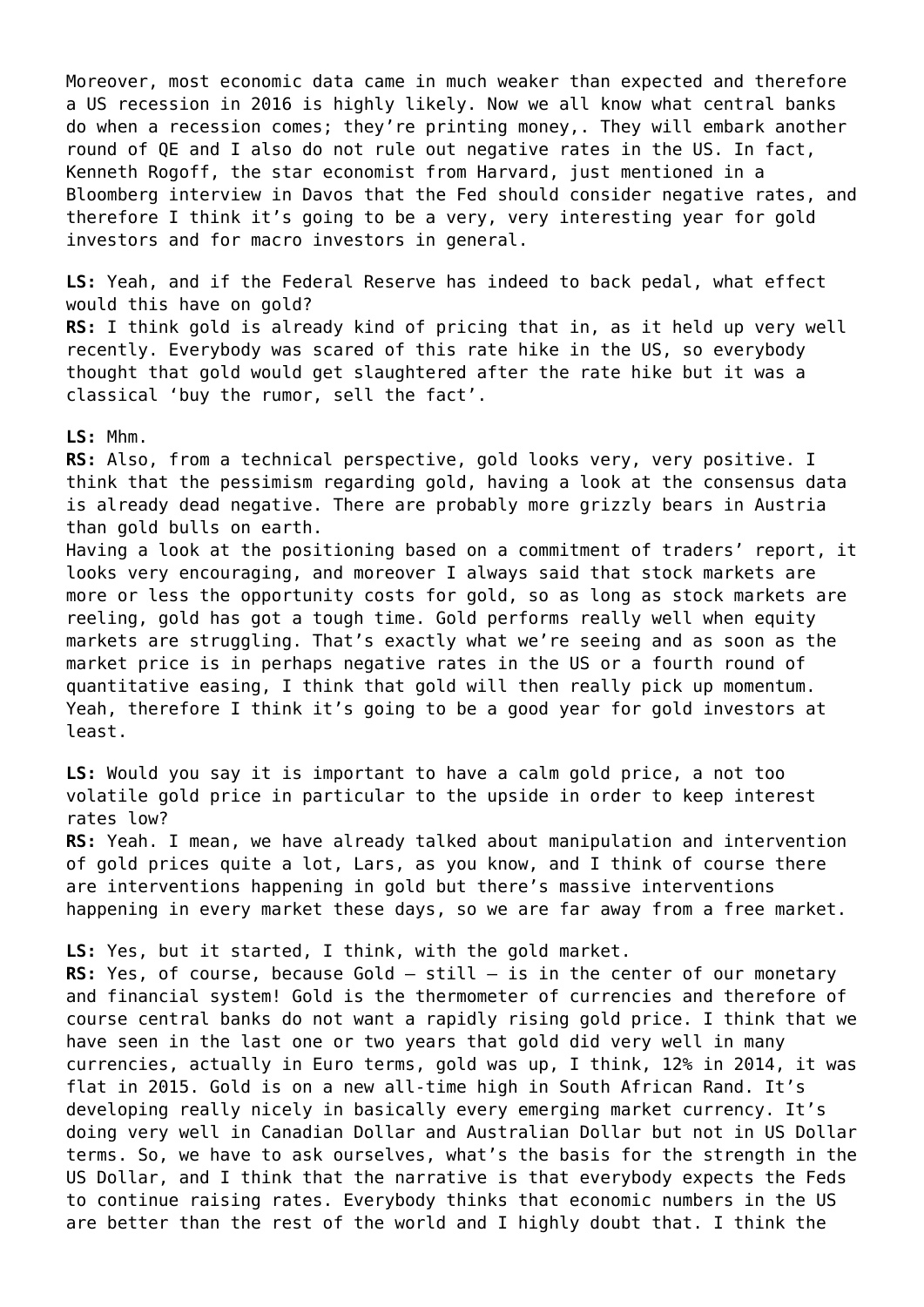market will start realizing that the emperor has no clothes. And that should be quite good for gold.

**LS:** We've also discussed last summer in Vienna the silver-to-gold ratio, to which you pay attention to. How has this ratio developed in the meantime and what are the conclusions to be drawn?

**RS:** The gold/silver ratio is really crucial for everyone interested in gold, but also in inflation. Now, as expected, the gold/silver ratio has risen. At the moment, it is at 78 – so one ounce of gold buys 78 ounces of silver. Why do we put so much emphasis on the gold/silver ratio? Because, first of all, we did quite a lot of numbers crunching on that and it clearly shows in times of this inflation or deflationary pressure, the gold/silver ratio is rising because silver has got a high industrial demand. So, if we're experiencing disinflationary times, silver actually struggles much more than gold. Now, of course at the moment, we've got massive deflationary pressure.

Just have a look at industrial commodities; have a look at agricultural commodities, have a look at oil prices especially, but also from this asset price inflation that we saw over the last few years. The Fed always talks about the so-called wealth effect, so the stock markets and real estate is rising, everybody is feeling more confident in the economy and spends more money. Now, in theory, that works but if asset prices are falling, you've got this wealth effect in reverse, so this is also having deflationary pressure, and actually the gold/silver ratio did exactly what we expected it to do. It was rising so as soon as the ratio is falling, that means that inflationary forces are getting stronger again, but at the moment, we are far away from that.

However, we know that due to our monetary system and of course due to the enormous amount of debt, we just cannot afford deflation, so I think central bankers are getting really nervous these days and sooner or later, they will implement massive inflationary policies, like another round of quantitative easing perhaps. Governments will step in with massive fiscal stimulus, people's QE, something like that will have to happen sooner or later unless we see a deflationary bust like 2008. From my point of view, the chances are really high that something like this is going to be introduced in the next few months.

Another interesting finding of our research is the fact, that the gold/silver-ratio is a great confirmation indicator. It's a very good confirmation for gold because what you really want to see in a strong bull market for gold if gold is picking up momentum, you want to see silver actually outperforming gold. So, it's a very easy ratio but there's a tremendous amount of information in this gold/silver ratio.

**LS:** Let us talk about another ratio. You've mentioned the plunging oil prices as a deflationary signal. Now, you pay attention to the gold-to-oil ratio. Can you talk a lot about this please?

**RS:** Yes, of course. I mean, we all know that gold is not a commodity but gold is a currency, probably the most solid and reliable currency in history, and we also know that oil is still the most important commodity. Having a look at the long term relation between gold and oil, you can tell that being invested in gold, having gold as your currency, you've got a very stable purchasing power measured in oil, but at the moment, it's obvious that the ratio has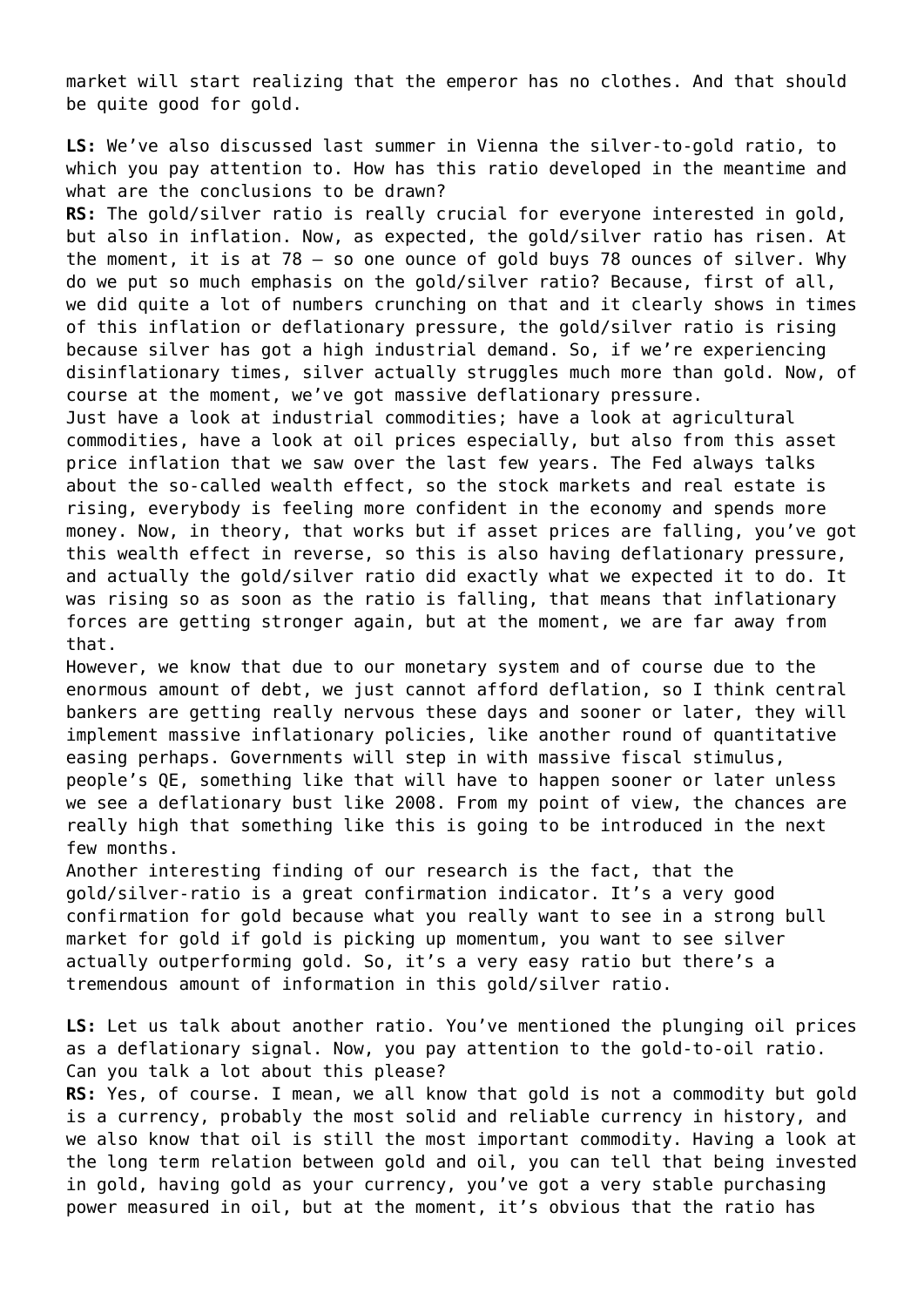risen dramatically, so your purchasing power in relation to oil has basically exploded.

Going back into history, you can see that every time that this ratio when it's so high, it was a time of massive crisis. We had the same with the European debt crisis in 2011. We had the same in 2008. Basically we had the same in 1997 with the Asian crisis and before with the Latin American crisis. So, this ratio perfectly shows you times of stress in the system and at the moment, I think there's enormous stress in the system, especially the large oil producers that developed huge sovereign wealth funds in the last years…

#### **LS:** And what about China?

**RS:** I think that what's happening at the moment, we already wrote a guest commentary in the Neue Zurcher Zeitung in fall, in October, about China, and from our point of view, it's not the issue if they will see a soft or a hard landing, but we're seeing an enormous credit bubble collapsing in China. And this is the major cause for many problems that we're seeing at the moment.

**LS:** Yeah. Do you think this will lead to an even larger increase of gold demand in China?

**RS:** I think so because as we know, stock markets are struggling in China and a whole generation of Chinese stock market investors probably will never buy equities again, as they have completely lost trust in the last few months. Chinese government implemented the circuit breaker which made it even worse of course. We are going to see much more capital controls, in fact everybody is expecting the Chinese government to devalue the Renminbi sooner or later, and they will because of their pact to the US Dollar, they imported a very, very strong currency, and of course, that's a competitive disadvantage to their Asian neighbors. So, they will devalue their currency big time – and against what should they devalue? Of course, they will also devalue against gold. So as we can already see, gold demand from China is picking up significantly and I think this is going to continue.

**LS:** Also last summer, the Chinese said what they officially hold in reserve in gold, I think it was something like 1,700 tons. Do you think this is accurate or would you say that you think it is much more? **RS:** R: Well, I think the Chinese… I wouldn't trust Chinese numbers in general. We all know how they are calculating their economic numbers and if they want to see 7% growth, they will publish 7% growth, so I would take the numbers of their gold holdings with a grain of salt. I think there are several institutions in China actually holding gold so it's not only the People's Bank of China, the Sovereign Wealth Funds and so on that can hold gold. What we're seeing is that they're constantly adding up to their reserves.

That's definitely a strong sign, but I wrote in my last report that I do not believe the narrative of the market that the Chinese want to really peg the currency with gold because what would happen if the Chinese would have a gold pegged or a gold-backed Renminbi? It would be enormous pressure on the Renminbi actually on the upside and the Chinese, as we know, due to their economic numbers these days, they don't want to see a strong currency, and we should not forget that it's also essentially a planned economy and central bankers and the government would have much less leeway and flexibility if the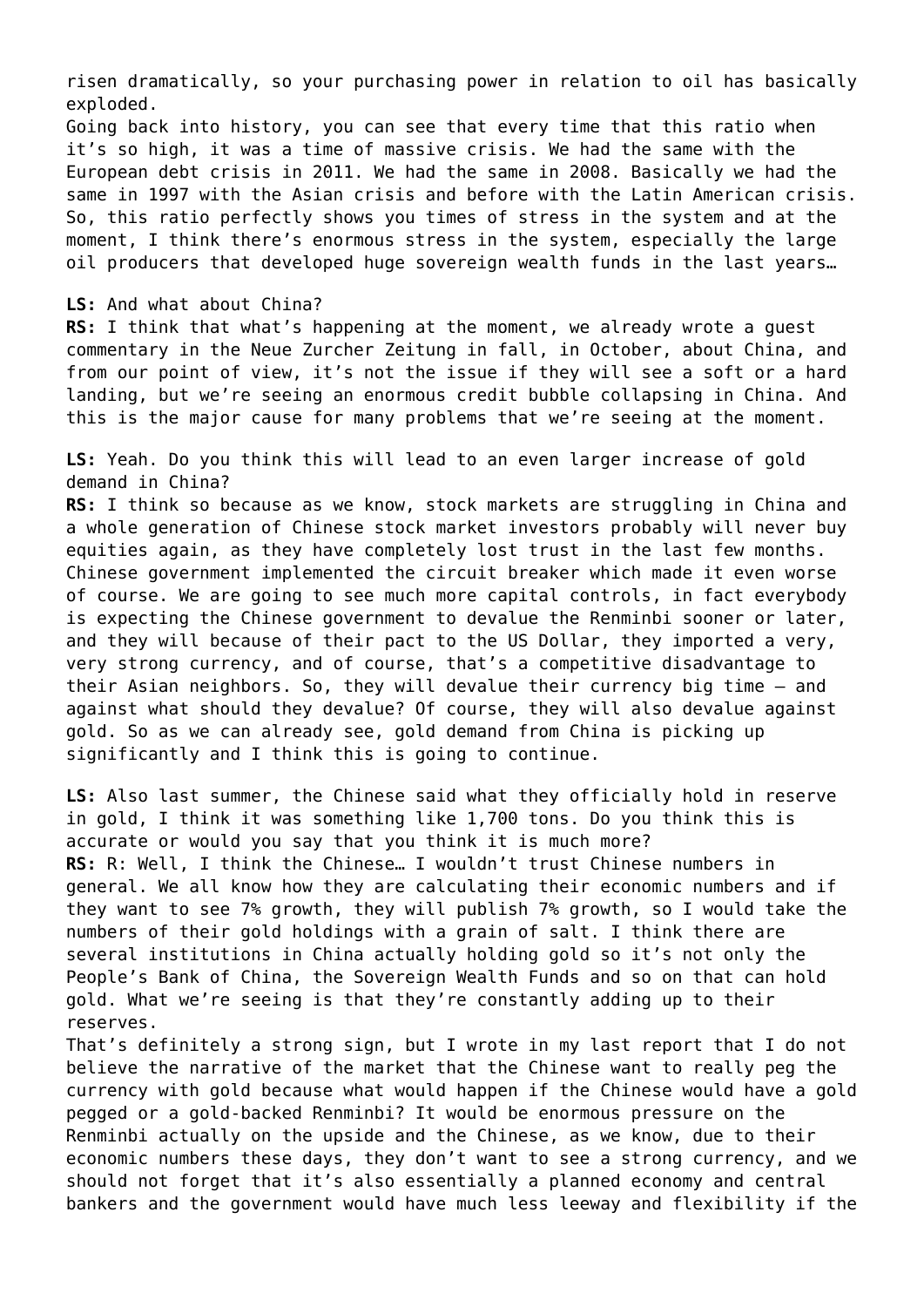Yuan would really be pegged to gold.

So, perhaps what Willem Middelkoop said quite recently might be accurate that it's really a long term story and that the Chinese want to have the leading currency only in 2049, or something like that. I don't think it's going to happen tomorrow. I think this is a very long term story and of course gold is a part of that long term strategy but I just don't believe this narrative that they now want to have a gold-backed currency.

**LS:** What are your expectations with regard to the development of mining shares this year?

**RS:** Well, we have seen an enormous amount of wealth destruction within the sector. People have completely lost faith in mining stocks. I think it's the most hated asset class these days. I don't know what the current number is, because the last few days have been very weak, but a couple of weeks ago, the total market capitalization of the 16 biggest gold and silver miners was roughly 50 billion US dollars, so that's quite a low number if you compare it especially to all of those fancy internet and social media stocks these days. I think that the sector really did its homework and lot of positive things happened. They wrote off projects, they really cut their costs, and they're focusing on cash flow again, so I think from a contrarian perspective, it's a great buy these days. However, those companies just need a rise in gold price. If the gold price goes flat or even lower, they will really have a hard time, and I cannot rule out that some of the bigger miners will go bust sooner or later because they're heavily indebted. However, we are having quite a lot of very interesting companies on our watch list. We're going to invest in them as soon as our inflation signal shows rising inflation again, and I think those companies are real bargains these days.

**LS:** Now, talking about investing, last month a book was published, which is called 'Austrian School for Investors – Austrian Investing Between Inflation and Deflation'. You are one of the authors. Please let us know about this. Why did you write this book? Were you in need for money? **RS:** (Laughing) I think if you really want to make money, writing a book is probably the most stupid way to earn any money – if I would calculate our hourly salary, I think I would shoot my head. No, we just wanted to get our view out on investing and it was basically also the reason why I quit my job at the bank. I think, we're not in a cyclical crisis, we're in a systemic crisis – and the Austrian School of Economics really focuses on those systemic problems; on monetary inflation, on the consequences of fiat money and so on, and therefore I think for an investor, this gives you a tremendous advantage to 99% of investors.

I think there's a major opportunity knowing about the Austrian Business Cycle Theory; knowing about this interplay between inflation and deflation, and therefore my partner, Mark Valek, and I, we are managing our funds together, and Rahim Taghizadegan, who is the founder of the Institute for Value-Based Economics here in Vienna, we wrote the book in German. It came out one and a half years ago and it was a huge success. I mean, we didn't sell as many copies as Harry Potter or 50 Shades of Grey but still I think for such a niche, it was quite a big success.

And then we said, "Okay, we have to translate it into English", because there are only a few books about Austrian investing available. In fact, there's one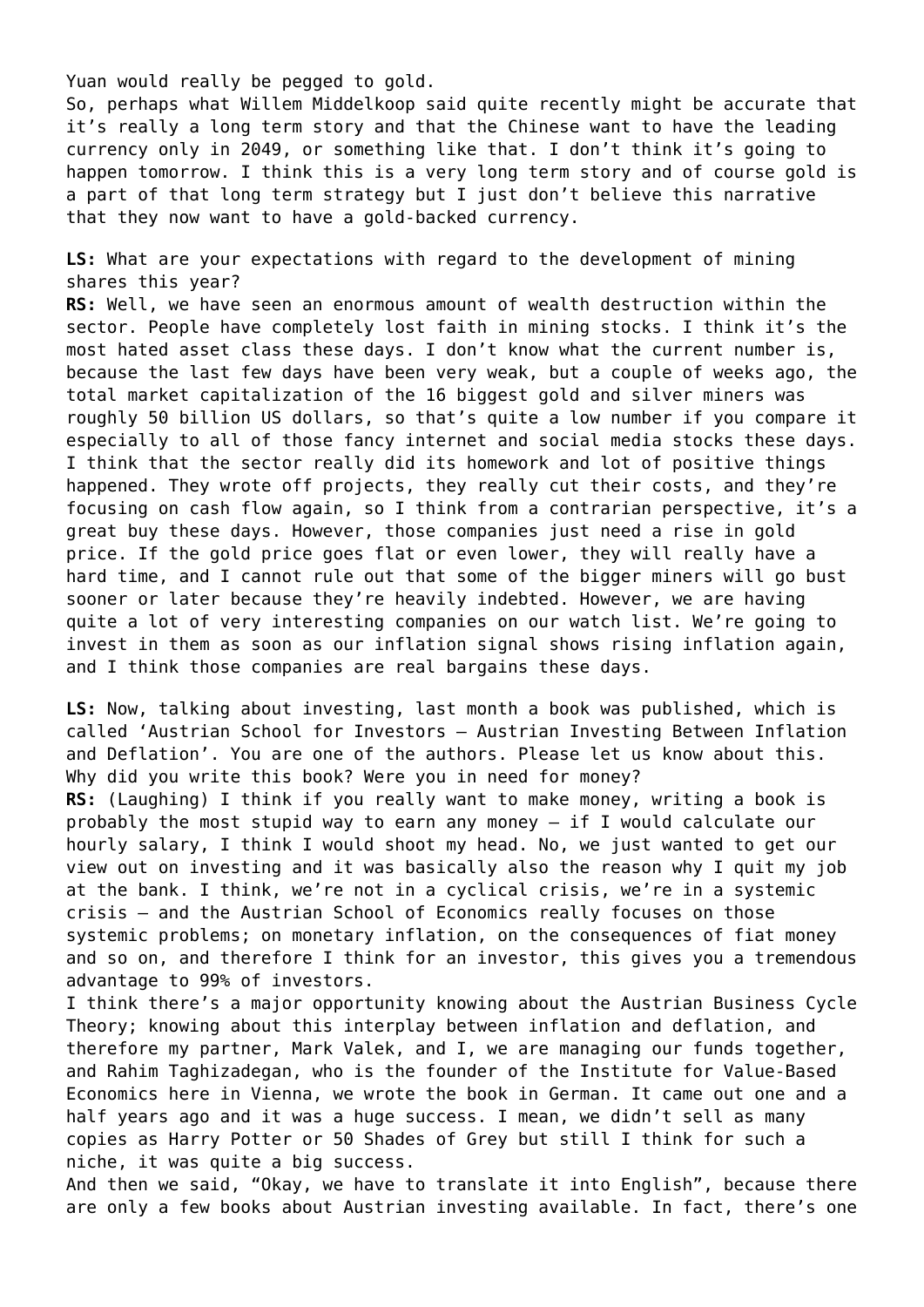by Mark Spitznagel, it's called 'The Dao of Capital'. Spitznagel was the partner of Nassim Taleb and they managed funds together. And there's one called 'A Viennese Waltz Down Wall Street' by Mark Skousen. But besides that, there are no books on Austrian investing. Our book is a huge success in the English speaking world too. We're getting very, very positive reviews, sales numbers are good.

**LS:** No, but let us talk then about Austrian investing. Can you describe the philosophy?

**RS:** Well, there are many, many conclusions of our book and many people say that it's actually quite a philosophical book, so we're not giving specific investment recommendations like 'buy this stock or this bond or this fund', or whatever. I think first of all when it comes to Austrian investing, what I already said is the Austrian School is focusing on our monetary system and its consequence. From an Austrian perspective, monetary inflation always leads to asset price inflation and sooner or later price inflation. This is the root cause of all evil. However, in the mainstream world, inflation always means rising prices. So, Austrians do not regard inflation as an increase in the price level but it means a rising money supply. Now, I think what is really important when it comes to the Austrian investment philosophy, the Austrian School is very humble so they're saying, "We cannot foresee the future. We have to get ready for all possible scenarios", so diversification is very important. Of course, value investments are within this Austrian investment spirit and the Austrian School puts a great emphasis on the entrepreneurial spirit. In fact, Ludwig von Mises I think once said that the entrepreneur is the historian of the future which I think is a really great description. Moreover, the Austrian School says that saving is actually something really, really positive although nowadays hoarding or saving is something bad because of our interest rate level, but there has to be saving then investment then consumption and not the other way around. I think that the beauty of the Austrian School these days is that a good investor really differentiates themselves from bad ones in a time of crisis.

So, at the moment, I think it's really hard for every investor because nobody really knows how it's going to proceed but the Austrian School was founded and developed during a time when monetary reforms, hyperinflation, wars, financial repression and so on were quite common. So, the Austrian School doesn't really care, you know, calculating GDP and forecasting GDP; is the US economy going to grow 1.2% or 0.9%? That's absolutely useless. The Austrian School really helps you to understand the big picture and I think this is what's really crucial these days.

**LS:** Is gold in the center of the book? I could imagine it as some kind of twin of debt, you know, as the opposite of debt as a financial asset with no counterparty risk.

**RS:** Of course, of course. Gold is really central but that doesn't necessarily mean that every Austrian minded investor has to be a gold bug. Of course, people understanding the Austrian School, they've got a different view on gold and they know that during history, market participants always came back to gold in times of crisis or to back a new currency, but as I've said, it doesn't necessarily mean that you should put all your eggs in one basket.